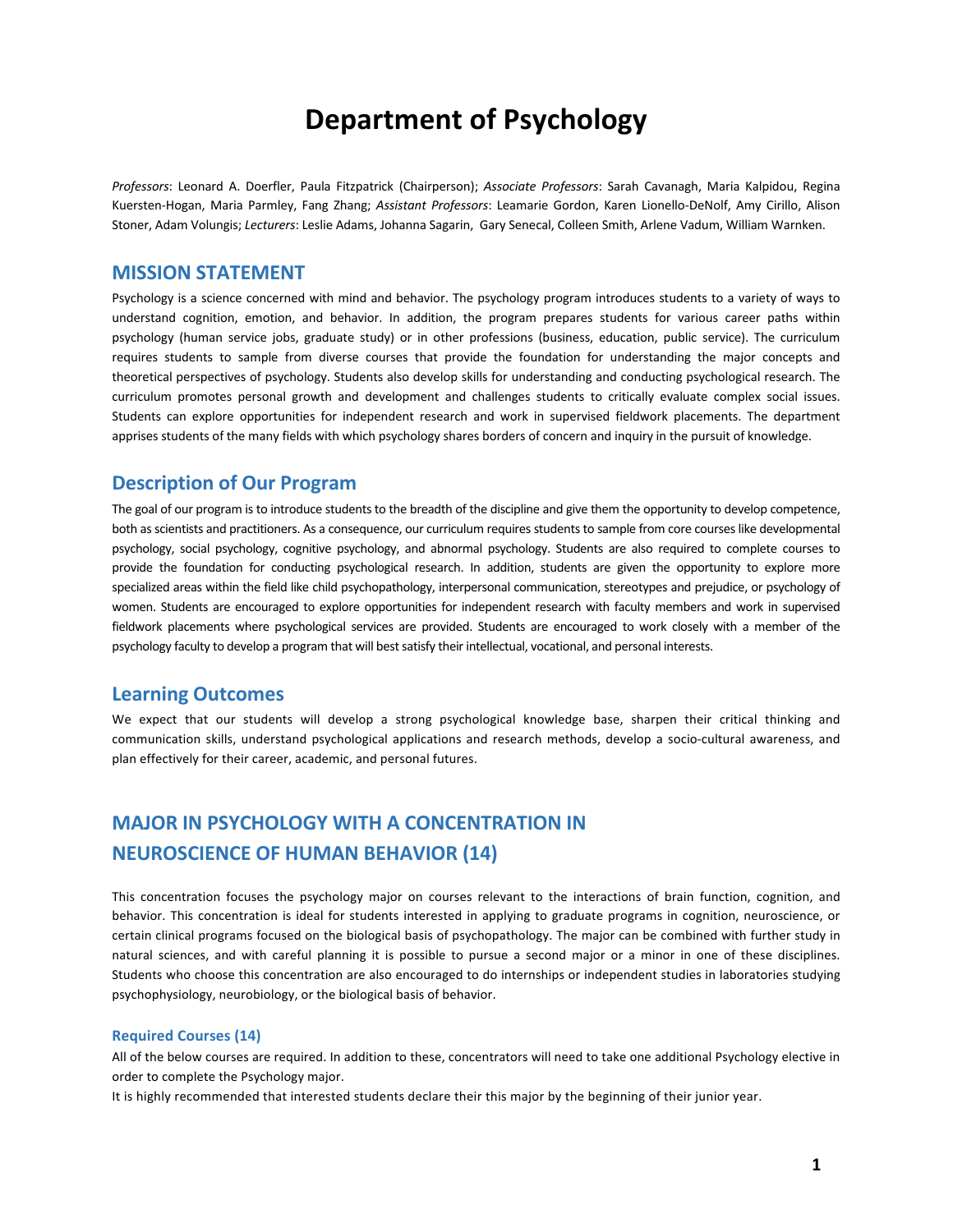Students are advised to take the Foundations in Biological Science courses in their sophomore or junior year. Students are further recommended to take Introduction to Brain and Behavior (offered in the fall) in their junior year, and to complete the two Neuroscience Capstones in their senior year.

#### **Foundations in Psychology Course (1)**

| PSY 101 | General Psychology |
|---------|--------------------|
|         |                    |

#### **Research Sequence (3)**

| <b>PSY 224</b> | <b>Statistics</b>       |
|----------------|-------------------------|
| <b>PSY 225</b> | <b>Research Methods</b> |
| <b>PSY 390</b> | Research Seminar        |

#### **Foundations of Biological Science (2)**

- BIO 160 Concepts in Biology
- BIO 210 Genetics

#### **Foundations of Social, Cognitive, and Affective Neuroscience (5)**

| <b>PSY 210</b> | Social Psychology                  |
|----------------|------------------------------------|
| <b>PSY 216</b> | Abnormal Psychology                |
| <b>PSY 251</b> | Introduction to Brain and Behavior |
| <b>PSY 252</b> | Cognitive Psychology               |
| <b>PSY 335</b> | <b>Motivation and Emotion</b>      |

### **One further Psychology elective (1)**

May be from any area: elective, cornerstone, or seminar

#### **Neuroscience Capstones (2)**

| PSY 402 | Social, Cognitive, and Affective Neuroscience |
|---------|-----------------------------------------------|
| BIO 415 | Principles of Neuroscience                    |

#### Suggested, but not required:

| <b>PSY 250</b> | Perception                 |
|----------------|----------------------------|
| <b>PSY 410</b> | Stereotypes and Prejudice  |
| <b>PSY 425</b> | <b>Clinical Psychology</b> |

## **RECOMMENDED FOUR-YEAR PLAN FOR THE MAJOR IN PSYCHOLOGY WITH A CONCENTRATION IN NEUROSCIENCE OF HUMAN BEHAVIOR**

The following plan is recommended for psychology majors with a concentration in neuroscience of human behavior. It prepares students for the workforce or for graduate school, though to work within the field of neuroscience a graduate degree is almost always required. The concentration is designed so that students reap all of the benefits of a major in psychology while focusing their study on topics relevant to neuroscience, as well as gaining some interdisciplinary expertise through the biology requirements. The major is flexible to accommodate study abroad and students can successfully complete the major with the latest starting point being spring of sophomore year. Students who intend to go to graduate school are encouraged to gain additional research experience in the junior and senior year.

#### **First Year**

| Fall                                                | Spring                                                         |
|-----------------------------------------------------|----------------------------------------------------------------|
| <b>Foundations of Psychological Science: PSY101</b> | <b>Foundations of Psychological Science:</b> Social Psychology |
|                                                     | PSY210 or Abnormal Psychology PSY216                           |

#### **Sophomore Year**

| Fall                                                    | Spring                                                            |
|---------------------------------------------------------|-------------------------------------------------------------------|
| Foundations of Psychological Science: Social Psychology | <b>Foundations of Psychological Science: Cognitive Psychology</b> |
| PSY210 or Abnormal Psychology PSY216                    | PSY252, F/S or Motivation and Emotion PSY335                      |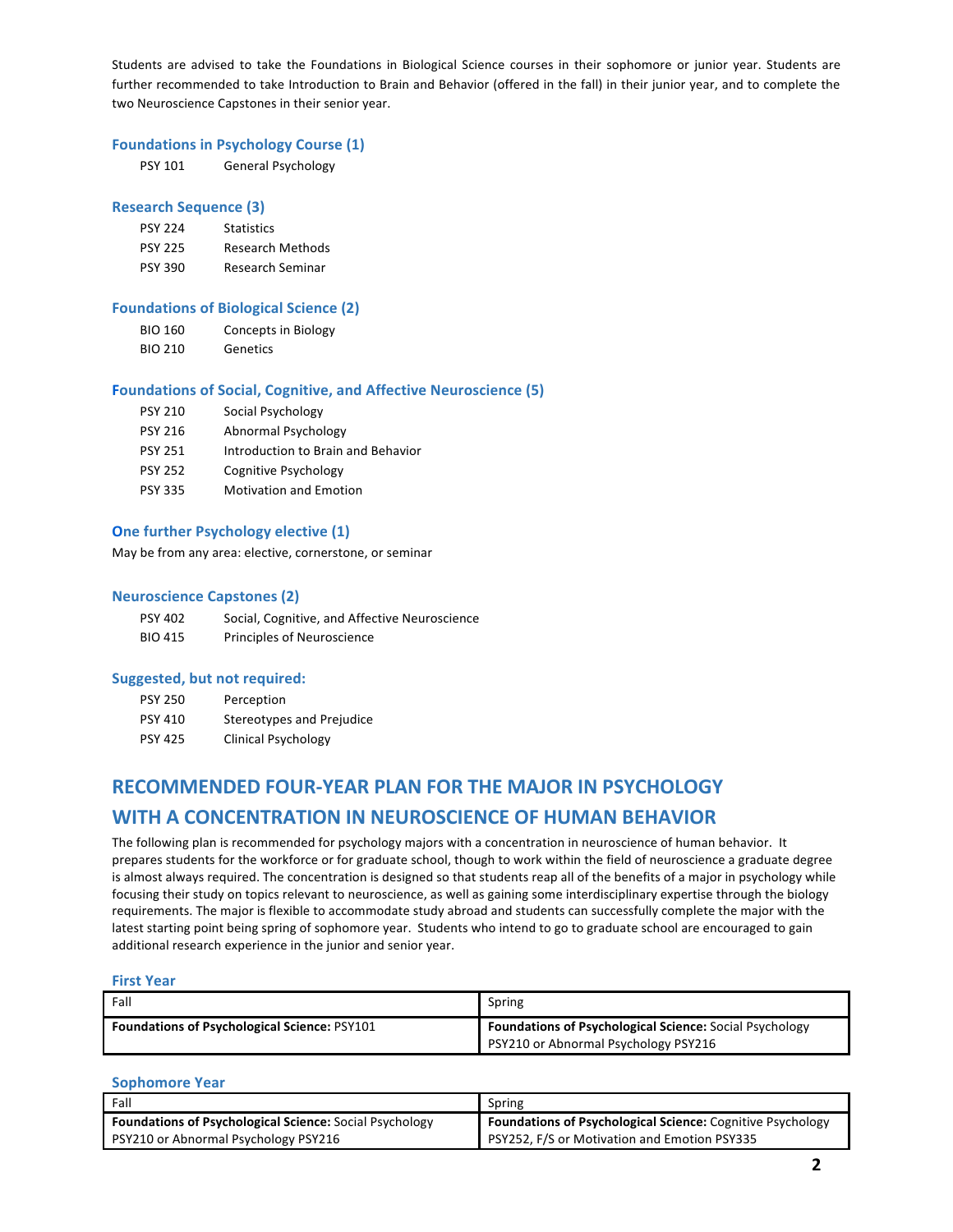| <b>Research Sequence: PSY 224 Statistics F/S</b>                     | Research Sequence: PSY 225 Research Methods S/F junior |
|----------------------------------------------------------------------|--------------------------------------------------------|
|                                                                      | vear                                                   |
| <b>Foundations of Biological Science:</b> Concepts in Biology BIO160 |                                                        |
| with lab, F/S                                                        |                                                        |

#### **Junior Year**

| Fall                                                                                       | Spring                                                                                                 |
|--------------------------------------------------------------------------------------------|--------------------------------------------------------------------------------------------------------|
| <b>Foundations of Psychological Science:</b> Introduction to Brain<br>and Behavior PSY 251 | <b>Foundations of Psychological Science: Cognition PSY252, F/S</b><br>or Motivation and Emotion PSY335 |
| Research Sequence: PSY 390 Research Seminar F/S                                            | Psychology Elective 200+-level (F/S; Recommended PSY250,<br>PSY410, PSY425)                            |
| Foundations of Biological Science: Genetics BIO210 with lab.<br>F/S                        |                                                                                                        |

#### **Senior Year**

| Fall                                                             | Spring                                                          |
|------------------------------------------------------------------|-----------------------------------------------------------------|
| <b>Neuroscience Capstones: Principles in Neuroscience BIO415</b> | <b>Neuroscience Capstones:</b> Social, Cognitive, and Affective |
| with lab                                                         | Neuroscience PSY402                                             |

### **DOUBLE COUNTS IN THE CORE AND THE PSYCHOLOGY NEUROSCIENCE MAJOR**

| Second scientific or quantitative course                                 |
|--------------------------------------------------------------------------|
| PSY224 or PSY 101 or PSY 253 or any of the Biological Foundation courses |
| <b>Person and Society</b>                                                |
| PSY101 or PSY210 or PSY290 or PSY 240                                    |
| <b>Global Awareness</b>                                                  |
| PSY218 (currently not offered)                                           |
|                                                                          |

### **ADVISING TIPS FOR THE PSYCHOLOGY NEUROSCIENCE MAJOR**

- Although 12 psychology courses are required for the major, students can take up to 14 psychology courses.
- Note that all of the requirements of the Psychology major pertain to the major with the concentration; however, some of the choices within the major are constrained to fit the Foundations model.
- Please note: The Foundation courses are designed to build up to PSY402 and BIO415; thus, while some students do take these courses in their junior year, it is more ideal to take them senior year.
- For concentrators only, PSY251 stands in place of the Physiology pre-requisite for BIO415. Concentrators will need to obtain Professor Lemons' signature to sign into BIO415.
- Many concentrators decide to minor in Biology, as the concentration includes about half of the requirements toward such a minor.
- Several students take independent study (PSY399) to gain more research experience.
- Students may begin to explore the major by taking PSY101, which is a prerequisite to several research courses (PSY225, PSY390) and some cornerstone courses (PSY 250, PSY 251, PSY 252).
- Students may also begin to explore the major by taking any cornerstone course without a prerequisite (PSY210, PSY290, PSY216, PSY240, PSY253).
- Students must complete the research courses in the sequence of PSY224, PSY 225, PSY390. We recommend students take the courses in consecutive semesters, unless they study abroad.
- PSY 301 Internship in Psychology is only offered in the spring semester. Students are encouraged to take this course in the spring of the junior year to help guide career planning for entering the workforce or graduate school.
- ABA courses count as elective courses (PSY253 is a prerequisite to all ABA courses).
- To maintain the academic integrity of the major, transfer courses are approved under strict conditions. Students should consult with the department chair before registering for courses outside the day school of Assumption College.
- Concentrators are encouraged to explore the offerings of our Center for Neuroscience and to get involved in the new student-run neuroscience club.

#### **WHAT CAREERS DOES A MAJOR IN PSYCHOLOGY NEUROSCIENCE LEAD TO?**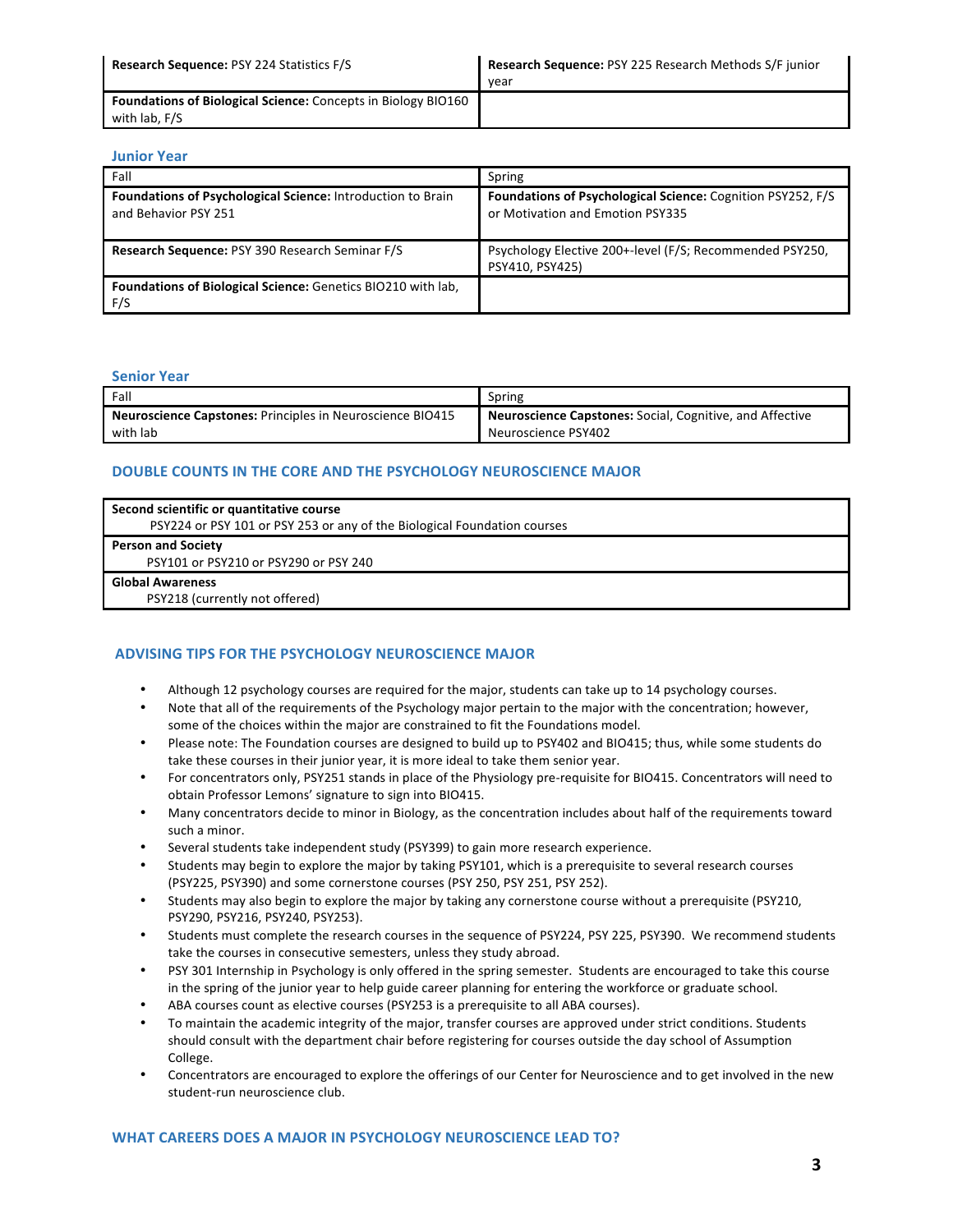The websites of the American Psychological Association and the Association for Psychological Science offer a wealth of information about the current state of the field and career paths

**Current topics:** 

**http://www.apa.org/topics/index.aspx https://www.psychologicalscience.org/topics/research-topics**

#### **Career paths:**

http://www.apa.org/careers/resources/guides/index.aspx

#### Learn more about ABA:

https://www.abainternational.org/about-us/behavior-analysis.aspx

Join the psychology club or follow us on Facebook and Twitter https://www.facebook.com/ACPsychology/ https://twitter.com/AC\_Psychology 

## **COURSE DESCRIPTIONS**

## **PSYCHOLOGY (PSY)**

#### **PSY 101 GENERAL PSYCHOLOGY**

In this introduction to psychology, students learn the language, methods, theoretical perspectives, and research of the discipline. This course introduces students to a range of topics within psychology, such as the biological and social bases of behavior, as well as basic principles of perception, learning, and motivation. This course counts as a social science in the Core Curriculum requirements. (Fall, Spring)

Staff/*Three credits*

#### **PSY 202 THE PSYCHOLOGY OF VOCATION**

This course will provide students with an understanding of vocation from a psychological perspective and guides them through the discovery of their own strengths, interests, and vocational aspirations. Students are introduced to various theoretical frameworks used to conceptualize our motivation to work and contribute to society, including social learning theory, career development theory, and positive psychology. Students will complete a series of self-evaluations of their career and personal aspirations and will be helped to interpret and reflect on their self-discoveries. In addition, we will read and discuss various examples of individuals and their vocational paths based on psychological conceptions of vocation and students will interview an individual to gain deeper insights into career development and factors that influence it. This seminar-style course heavily emphasizes class discussions of theoretical and case materials in career and vocational psychology. Kuersten-Hogan/*Three credits*

#### **PSY 210 SOCIAL PSYCHOLOGY**

This course will examine theoretical and empirical contributions in the field of social psychology. Specific topics to be covered include social perception; social cognition; attitudes; theories of self; interpersonal relations; group processes; aggression; prosocial behavior; and how social psychology can be applied to everyday life. This course counts as a social science in the Core Curriculum requirements. (Fall, Spring)

Parmley/*Three credits*

#### **PSY 212 SPORTS PSYCHOLOGY**

This course is a survey of the field of sports psychology and all emotional, cognitive, behavioral, and social phenomena related to the fields of performance, competition, exercise, and training. We seek in this class to understand the complexity of the psychological experience of an athlete in performance. Topics will be broken down into three general categories. First, an examination of the lived-experience of the athlete in performance will be considered. Second, we will explore therapeutic intervention techniques that can be deployed with athletes to reduce anxiety, increase motivation, conceptualize emotions, and energize the body in performance. Lastly, a bio-psycho-social examination of the athlete's career transition will be examined. Here we will look closely at the effects of head trauma, the loss of identity, the loss of interpersonal structures, and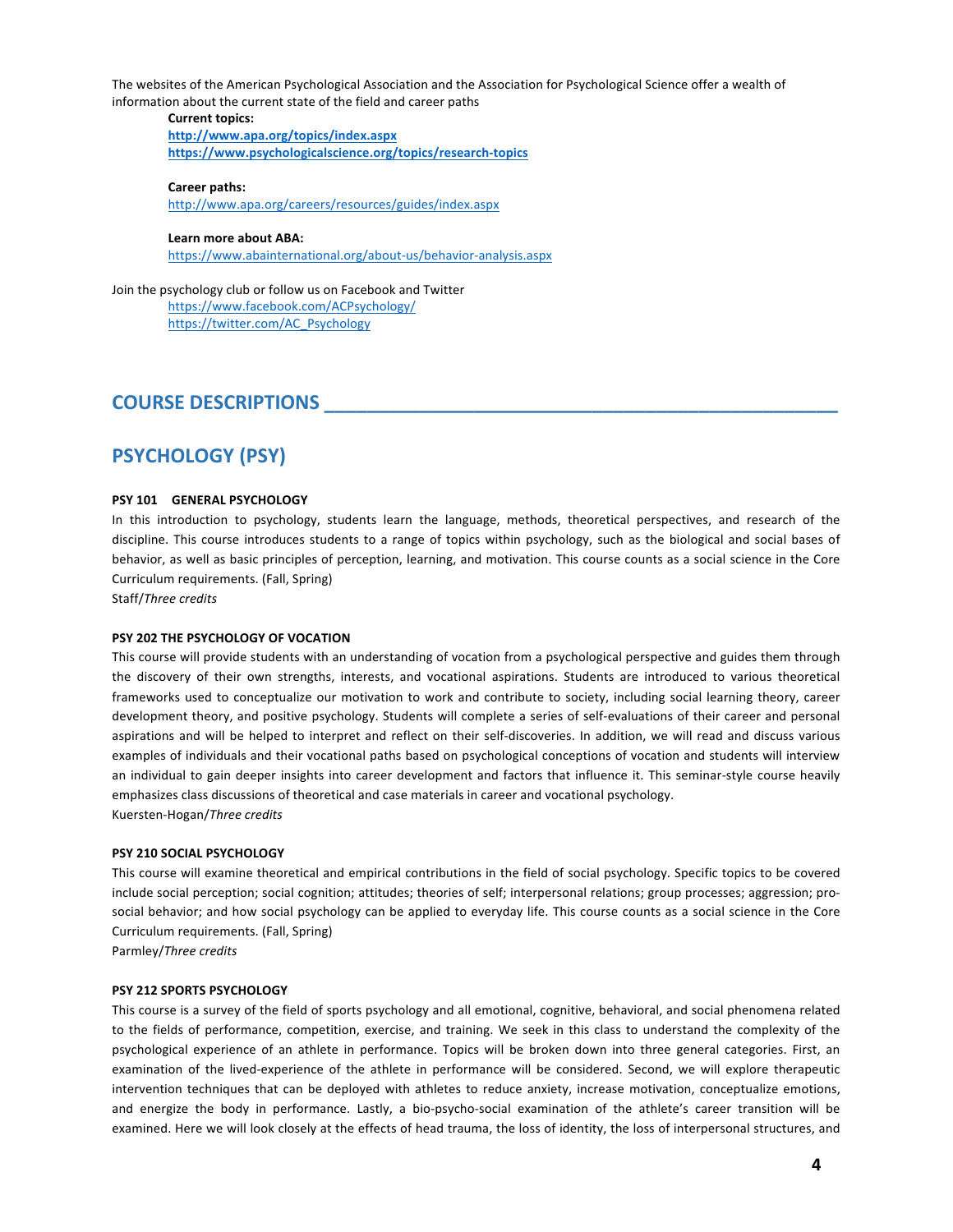the experiential shifts that may occur as athletes navigate retirement. All of these topics will be examined by reviewing the scientific literature relevant to each phenomenon, supplemented at points with memoirs and non-fiction literature written by athletes or those with close involvement in sport. (Fall) Staff/*Three credits*

#### **PSY 216 ABNORMAL PSYCHOLOGY**

This course provides students with a detailed description and analysis of the forms of behavior seen as abnormal in our contemporary culture. Research relevant to and theoretical perspectives on these disorders are presented. Throughout the course students are asked to consider the implications of being labeled abnormal and to apply their knowledge to individual cases. (Fall, Spring)

Cirillo, Volungis/*Three credits*

#### **PSY 217 PSYCHOLOGY OF WOMEN**

This course will acquaint students with the unique experiences and challenges faced by women and girls as they move through the complex process of psychological development. Questions of gender identity, socialization, sex-role stereotyping, and selfimage will be among the topics discussed. In addition, many of the important roles filled by women throughout the lifespan will be addressed, along with circumstances, such as poverty and domestic violence that undermine the well-being of women in American society. Primary source material as well as textbook readings will be required along with class presentations, reflective essays, and a biography analysis project, among other assignments. (Spring) Staff */ Three credits*

#### **PSY 218 CULTURAL PSYCHOLOGY**

This course explores the way in which cultural traditions and social practices regulate, express, transform, and permute the human psyche to shape human experience. We will explore constitution of culture, examine cultural similarities and, more importantly, cultural diversities in mind, self, and emotion, and investigate why cultures differ and ways in which culture interacts with human psyche to produce cultural effects. Students will be challenged to step outside of their own cultural framework, suspend their presumptions of human behavior to enter into the mind of other people from differing cultural backgrounds to see what is normal, beautiful, and true from their perspectives. Known principles of human behavior from mainstream psychology will be assessed in a cultural light and cross-cultural compassions will be made across a broad range of psychological phenomena, ranging from perception to psychopathology to social organization. It is the aim of this course that after taking this course students will become a more mindful citizen in today's interconnected, globalized world. Zhang/Three *credits*

#### **PSY 220 INTERPERSONAL COMMUNICATION**

This course introduces students to basic theoretical issues, research findings, and practical strategies in the field of interpersonal communication. The course examines the processes through which people collaboratively construct shared understandings in conversation, including discussion of how ideas about the self are shaped and expressed in dialogue with others. Through readings, discussion, and exercises, the class will work toward an understanding of how effective communication patterns, as well as problematic patterns, arise in the course of person-to-person interaction. (Fall, Spring) Parmley/*Three credits*

#### **PSY 224 STATISTICS**

This course is an introduction to statistical methods used in behavioral research. The course will cover both inferential and descriptive statistics, with an emphasis on the conceptual understanding of how to use statistics to summarize and evaluate information. This course counts as a second Math course in the Core curriculum. (Fall, Spring) Parmley, Zhang/*Three credits*

#### **PSY 225W RESEARCH METHODS**

The purpose of this course is to explore the logic and methods used in psychological research (e.g., control, measurement, correlation, and experimental design) as well as the practical (e.g., developing hypotheses, presenting findings in a written format) and ethical concerns involved in conducting empirical studies. Prerequisite: PSY 101 and PSY224 Statistics. (Fall, Spring) Gordon, Fitzpatrick/*Three credits*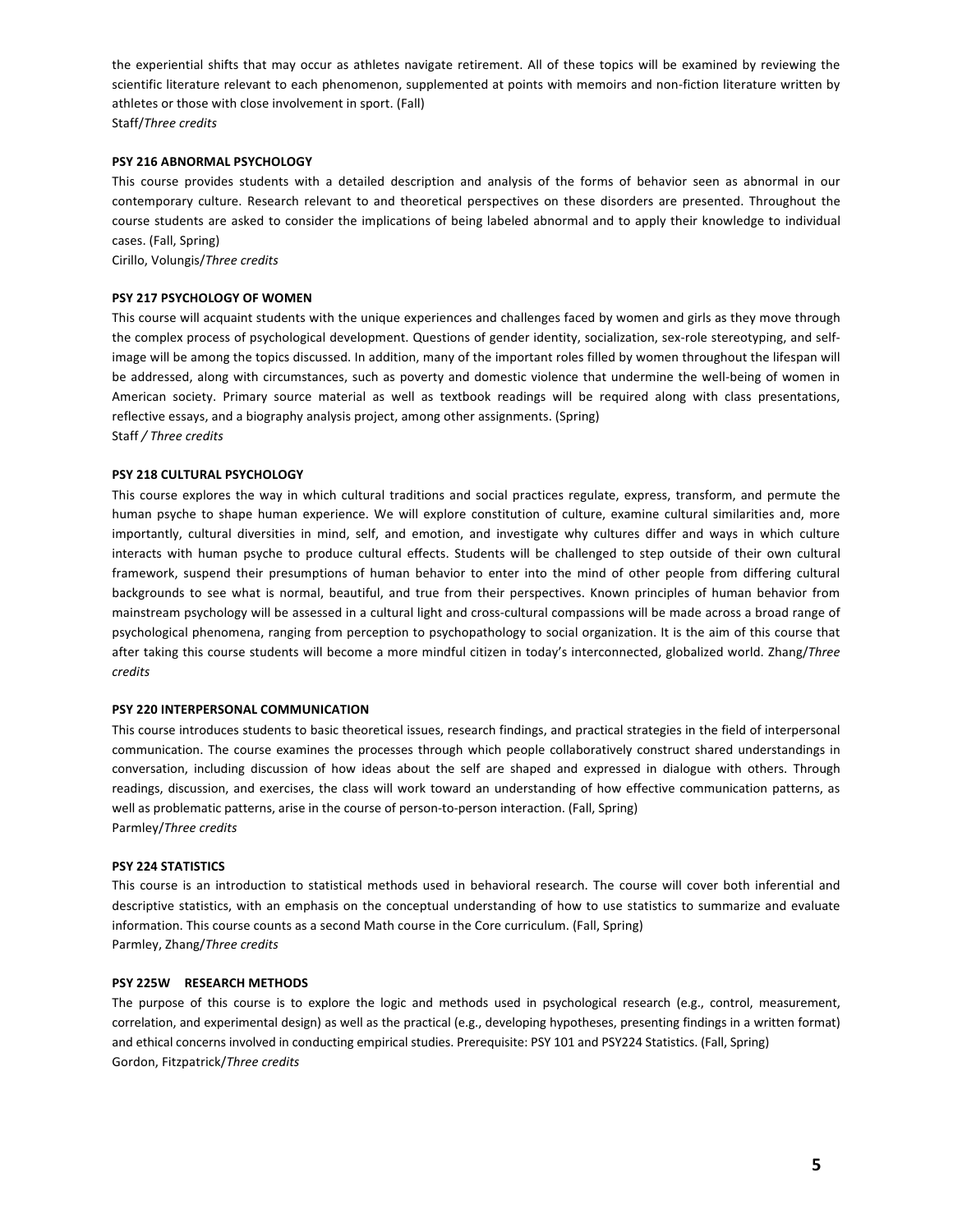#### **PSY 240 PSYCHOLOGY OF PERSONALITY**

The course surveys several important theories of personality with the goal of helping students explain human behavior from a variety of perspectives. Historically significant theories, as well as recent interpretations of personality formation and dynamics, will be presented. (Fall, Spring)

Zhang/*Three credits*

#### **PSY 250 PERCEPTION**

The main purpose of this course is to gain an appreciation of the importance of our sensory and perceptual systems in making us uniquely psychological beings. Throughout the semester, we will explore what it means to gain a scientific understanding of these systems. We will consider a number of different perspectives for addressing these issues regarding perceptual processes, as well as different methods and procedures for testing sensory responses and perceptual experiences. Students will actively be involved in participating in computer-based experiments, perceptual simulations, and internet assignments. In addition, time will be spent reading and discussing articles to illustrate the everyday importance of our perceptual systems. Sensory disorders and deficits such as hearing loss, loss of proprioception, phantom limbs, and visual agnosia will be discussed. Prerequisite: PSY 101. (Spring)

Fitzpatrick/*Three credits*

#### **PSY 251 INTRODUCTION TO BRAIN AND BEHAVIOR**

In this course, stress is placed on determining the contributions and limitations of Introduction to Brain and Behavior in understanding behaviors, such as perception and thinking, psychosomatic disorders, learning, and emotion. Prerequisite: PSY 101. This course fulfills the Core Requirement for a science without a lab. (Fall) Cavanagh/*Three*

#### **PSY 252 COGNITIVE PSYCHOLOGY**

The purpose of this course is to give each student an opportunity to consider what it means to have knowledge and to explore how it is possible to have a scientific understanding of what it means to think. We will discuss a number of historical and contemporary theories of how we acquire, store, and use information about the world. The importance and relevance of these ideas will be explored by studying their application in diverse fields, such as artificial intelligence, law, neuroscience, health, and aging. Prerequisite: PSY 101. (Fall, Spring)

Gordon/*Three credits*

#### **PSY 253 PSYCHOLOGY OF LEARNING**

The purpose of this course is to provide students with a grounding in important principles of learning, such as conditioning, extinction, generalization, and discrimination. The behavioral approach of B.F. Skinner is predominant throughout the course, although the concepts of important learning theorists such as Thorndike, Tolman, and Hull are also presented. In addition, the philosophical underpinnings of a learning-based model of human behavior and the complex questions of freedom and determinism raised by modern behaviorism are addressed in the course. (Fall, Spring) Lionello-Denolf/*Three credits*

#### **PSY 281 PSYCHOLOGY OF ADOLESCENCE AND MATURITY**

The course will examine a wide range of issues in adolescence, such as historical perspectives on adolescence; biological changes; cognitive development; parenting styles and family dynamics; moral development; drug abuse; and psychological disorders of adolescence. The issues will be illustrated and further developed through the use of several case studies. (Fall, Spring)

Staff/*Three credits*

#### **PSY 285 WOMEN'S STUDIES I: IMAGES**

This course is an introduction to the study of women. The course will develop a coherent, integrated view of women and their roles; emphasize the full range of contributions of and the limited opportunities for women; examine and appraise the experiences of women; and critically examine the thinking about women at various times and from various perspectives. The basic approach is interdisciplinary, and the concentration of the course is on women in North America from the 19th century to the present. This is the same course as HIS 285, and SOC 285. This course counts as a social science in the Core Curriculum requirements. (Fall, Spring)

Staff/*Three credits*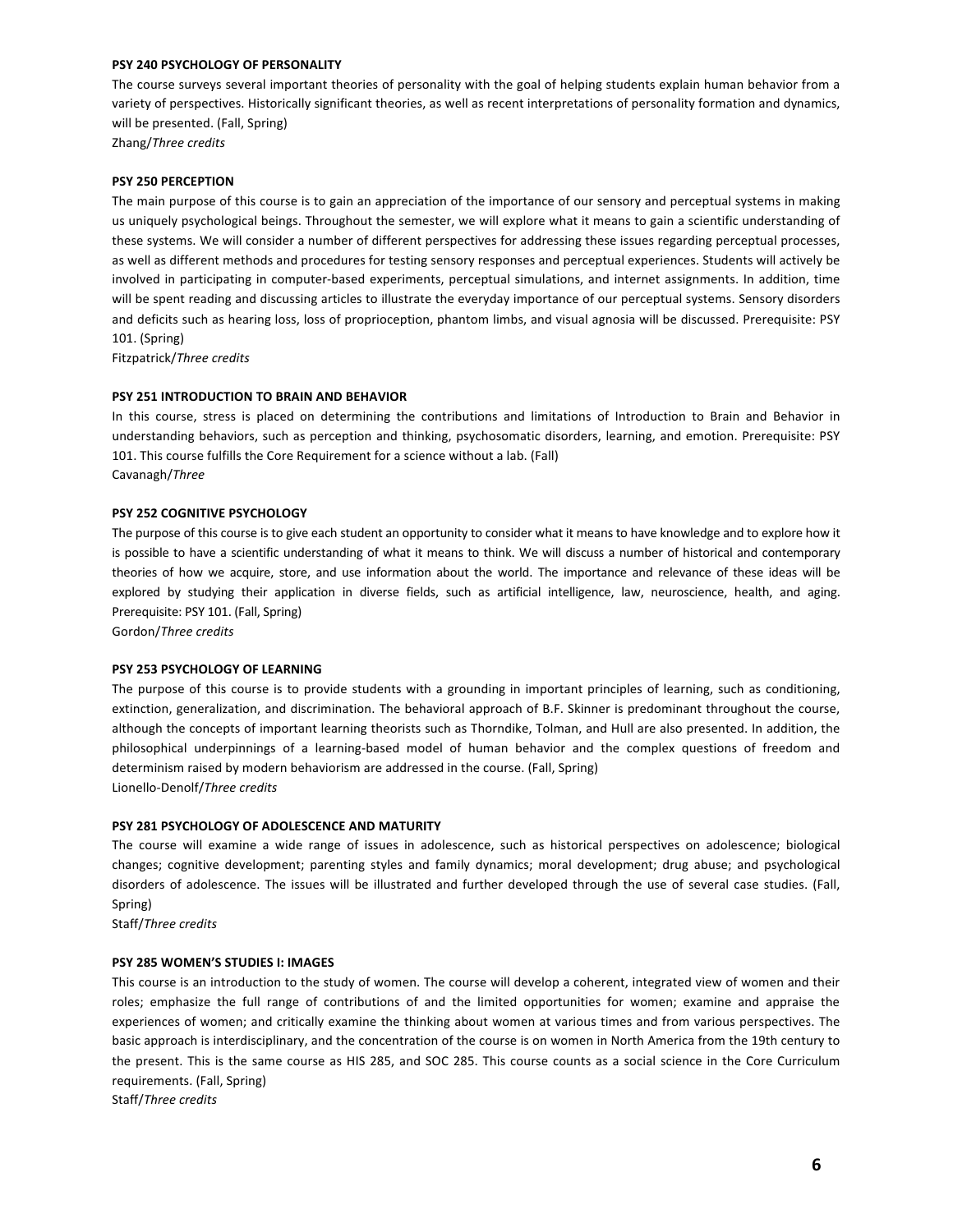#### **PSY 286 ORGANIZATIONAL AND INDUSTRIAL PSYCHOLOGY**

This courses undertakes a survey of current theory and practice in the field of industrial psychology. Topics covered include personnel issues, leadership, motivation and satisfaction, and communications. Emphasis will be placed on the person in the work environment at all levels. (Spring)

Staff/*Three credits*

#### **PSY 290 PSYCHOLOGY OF DEVELOPMENT: INFANCY AND CHILDHOOD**

This course examines human growth and development during infancy and childhood. Emphasis is placed on the relationship between theory, research, and the application of knowledge in child development. Different theoretical perspectives (psychoanalytic, behavioral, cognitive-developmental); current research on selected topics (e.g., day care, cross-cultural differences in child rearing); and ways to encourage optimal growth in children at home, with friends, and at school are reviewed. This course counts as a social science in the Core Curriculum requirements. (Fall, Spring) Kalpidou/*Three credits*

#### **PSY 295 PSYCHOLOGY OF DEVIANCE**

This course is concerned with a critical analysis of the meaning of deviance. It examines socially undesirable deviance; for example, mental disorder, white-collar crime, crime in the streets, and juvenile delinquency, as well as social innovation. The theories and research considered will focus on the process whereby an individual in our culture acquires and adjusts to a deviant status, as well as how society defines and reacts to deviance. (Fall, Spring) Staff/*Three credits*

#### **PSY 301 INTERNSHIP IN PSYCHOLOGY**

This course is designed to give students exposure to the many roles psychologists currently play in the community. Students are expected to spend 8 to 10 hours per week working in a clinical or research setting off-campus for 13 weeks. This translates into 100 hours of placement time. It is important to have one full day or two half days available to complete the field-based component of the course. In addition, students are required to attend a weekly seminar. Students have to secure their own internships prior to the start of the semester. Prerequisites: Limited to Junior and Senior Psychology majors and minors. Prerequisite: PSY 101. (Spring)

Kuersten-Hogan*/Three credits*

#### **PSY 330 POSITIVE PSYCHOLOGY: PSYCHOLOGY OF WELL-BEING**

This course explores contemporary research in positive psychology, neuroscience, and psychology of religion on how spirituality (mindfulness, meditation, religion), and positive emotions, activities, and traits impact well-being. This course invites students to understand factors that allow an individual to thrive and lead a meaningful and fulfilling life. Students will read both science and non-science sources to understand the neuroscience that lends empirical validation to our understanding of what constitutes a "good life". Students will also participate in experiential exercises to apply course concepts to their own lives, develop knowledge to live well, and contribute to their communities. This course helps students integrate knowledge across specializations in psychology (positive psychology, psychology of religion, neuroscience) as well as across disciplines (e.g., philosophy and theology). Students will be challenged to think about how the claims of faith can be integrated with and/or compared to science as they explore the complementarity of faith and reason. (Fall) Fitzpatrick/*Three credits*

#### **PSY 335 MOTIVATION AND EMOTION**

This course will examine theoretical and empirical contributions to the understanding of human motivation and emotion. Specific topics to be covered include the psychological bases of motivation and emotion; the motivational-emotional bases of sex and aggression; the development of emotion regulation; the communication of emotion; and the social and cognitive influences on motivation and emotion. Prerequisite: PSY 101. (Spring) Cavanagh/*Three credits*

#### **PSY 386 PSYCHOLOGY OF AGING**

This course is aimed at giving undergraduate students an exposure to the multiple facets of the aging experience within a lifespan developmental perspective. While an overview of the basic research on biological, psychological, and social aspects of aging will be presented, this course will attempt an integration of the material through an exploration of the salient issues faced by the individual elderly person and a society dealing with an increasingly aged population. Staff/Three credits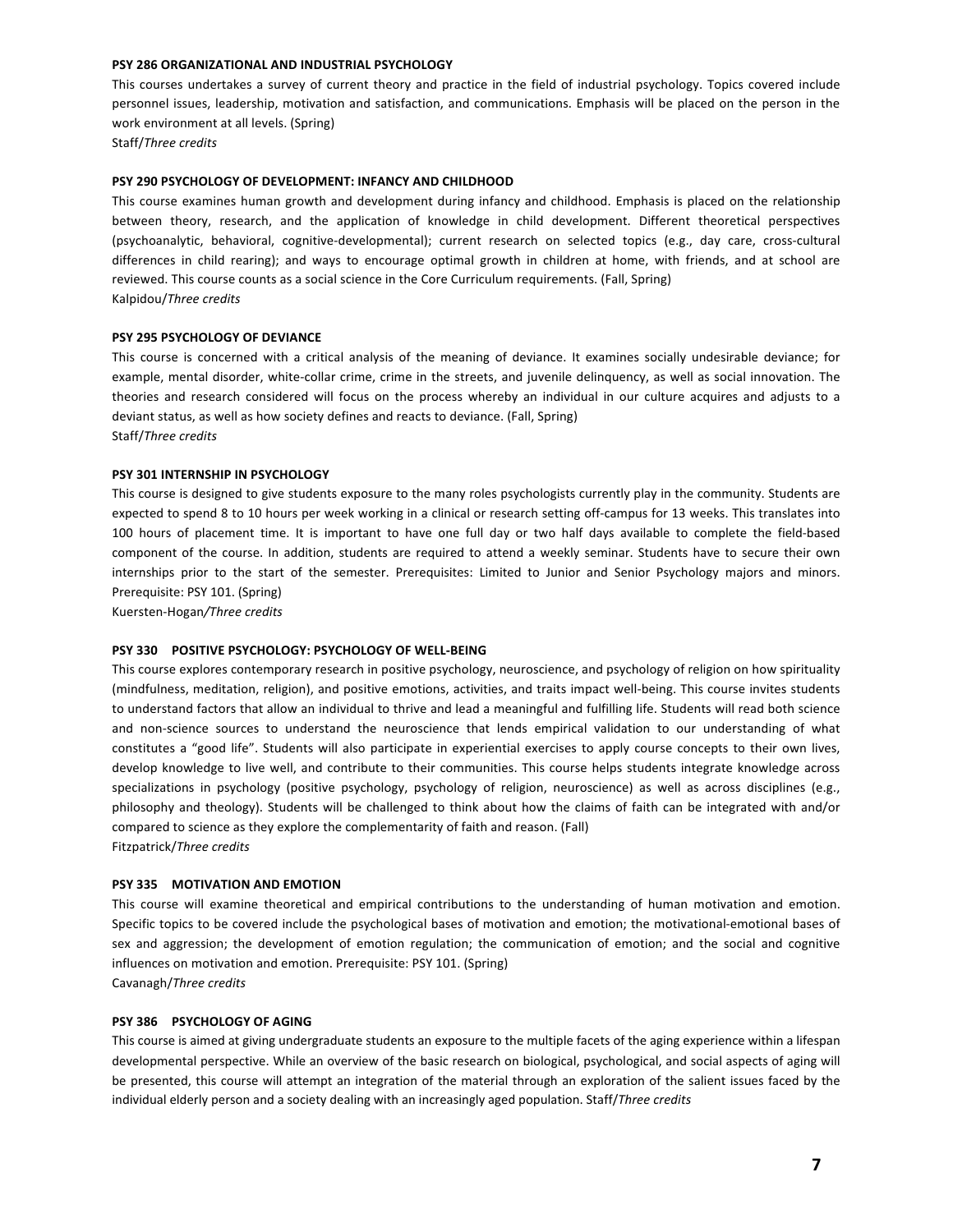#### **PSY 390 RESEARCH SEMINAR**

This seminar is a continuation of PSY 225 focusing on more advanced problems of research design and analysis. Students are required to design and conduct a research project during the course of the semester. (Senior and Junior Psychology majors) Prerequisite: PSY 224, PSY 225. (Fall, Spring)

Fitzpatrick, Gordon, Kalpidou, Parmley, Zhang/*Three credits*

#### **PSY 392 RAISING HAPPY AND SUCCESSFUL CHILDREN**

The goal of this course is to discover the childhood roots of adult happiness and success. The students will identify the emotional, social, intellectual, moral, and spiritual needs of children and adolescents and discuss the things that parents, schools, and society can do to meet these needs. Among others, topics include the role of early social relationships, the influence of the material world, the effects of media and technology, the importance of character, and the significance of faith and spirituality. The students will read a collection of primary and secondary sources from experts in the science of success and happiness of children and adolescents. The students will also read and reflect on readings from other disciplines as well as biographies of successful people with focus on their childhood and adolescent years. Kalpidou/*Three credits*

#### **PSY 399 INDEPENDENT STUDY**

Open to qualified Junior and Senior Psychology majors with permission of the instructor, the Chairperson, and the Dean of Studies. (Fall, Spring) Staff/One to Three credits

## **PSY 401 SENIOR SEMINAR (Seminar course)**

This course is designed to offer the student an opportunity to integrate concepts introduced in previous psychology courses and to examine one psychological issue in depth. The course format will vary with instructors. Prerequisite: Senior and Junior Psychology majors. (Spring)

Staff/*Three credits*

#### **PSY 402 SOCIAL, COGNITIVE, AND AFFECTIVE NEUROSCIENCE (Seminar Course)**

This upper-level seminar course will lead students to understand and critique contemporary peer-reviewed research in the fields of social, cognitive, and affective neuroscience. After a brief review of brain anatomy and technologies used to study the live human brain, we will critically examine a number of representative research articles in the aforementioned domains. Topics of interest will include the neural substrates of consciousness, prejudice, language, emotion, and psychopathology. Prerequisite: PSY 251 Introduction to Brain and Behavior, or permission of instructor. (Spring) Cavanagh/*Three credits*

#### **PSY 408 FAMILY PSYCHOLOGY (Seminar Course)**

This course will provide students with an understanding of normal family functioning including family interaction and communication patterns and normative family life cycle transitions. Students are introduced to various theoretical frameworks used to conceptualize family functioning, including family systems theory. Furthermore, the role of gender, culture, and ethnicity in families is examined. Students are familiarized with research methods and coding systems utilized in family research and will have the opportunity practice analyzing family interaction patterns portrayed in case examples. Students are also guided through interpretations of research reports published in family psychology journals. While the main focus in this class is on characteristics of normative family functioning, students will receive a brief introduction to the dynamics of families afflicted with mental illness and receive an overview of different family therapy models. This seminar-style course heavily emphasizes class discussions of theoretical and empirical literature in family psychology as well as discussions of videotaped examples of family interaction patterns. In addition, classes involve student presentations, lectures, and hands-on learning activities designed to illustrate principles of family dynamics. Prerequisites: PSY 290, PSY 216 (Fall, Alternate Years) Kuersten-Hogan/*Three credits*

#### **PSY 409 COMMON PROBLEMS IN CHILDHOOD (Seminar Course)**

Parents and child practitioners often encounter children's problems that may not necessarily reflect psychopathology. This course is an in-depth study of the challenges that children face, the guidelines for determining when a behavior is a cause of concern, and how problems can be addressed. Students will explore the psychological, biological, and social roots of difficult phases of development such as difficulty to grow, bed-wetting, problems with sleeping and eating, common anxiety problems and fears, bad habits, and problems in self-regulation and social behavior. Prerequisite: PSY 290 (Spring)